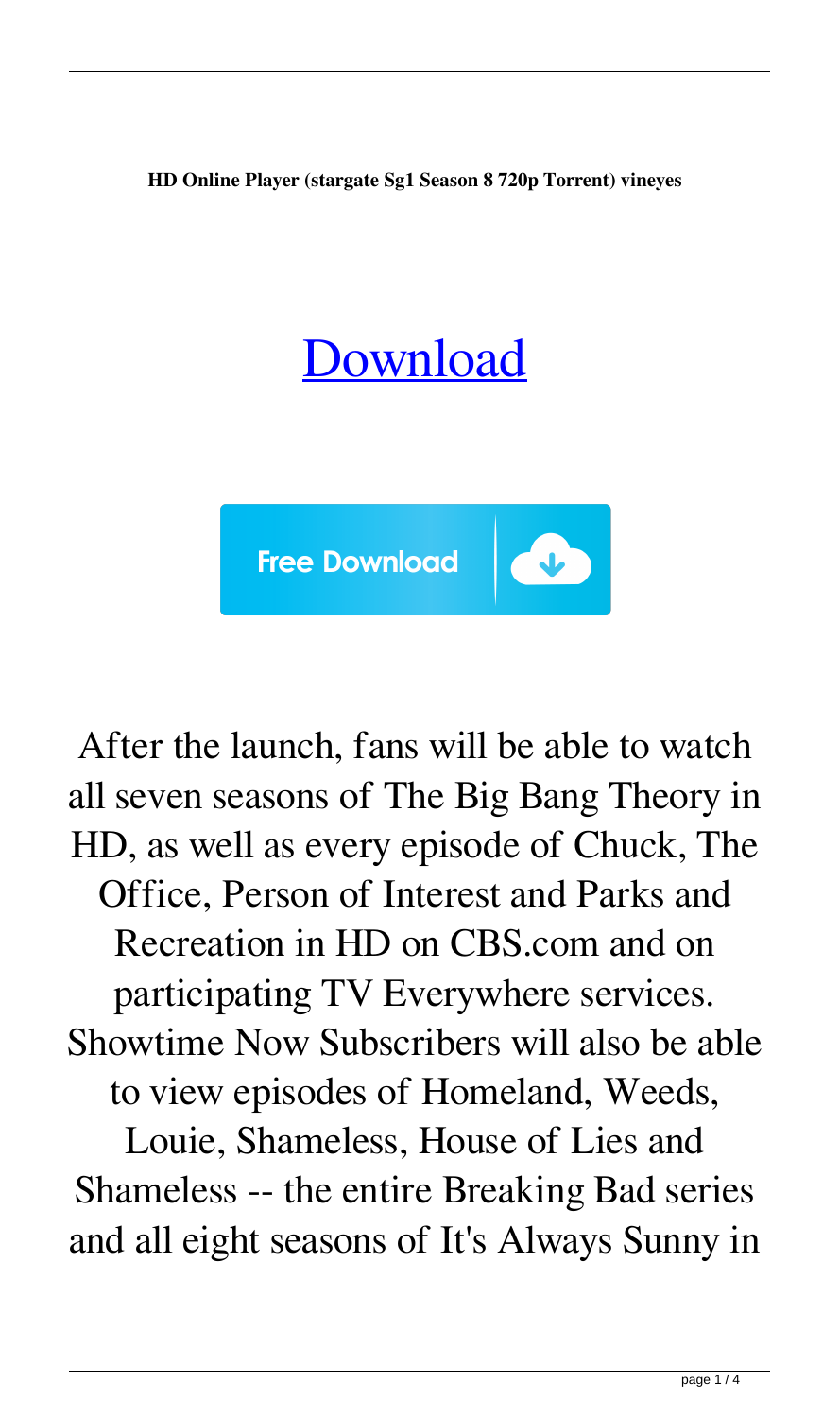Philadelphia -- in HD through cable and TV Everywhere services. "CBS is home to some

of the most entertaining programming on television and now we're giving our fans the chance to enjoy the best shows in the world in HD," said Anthony Buda, executive vice president, consumer marketing, CBS. "The variety of shows that we'll be offering with

Showtime Now on CBS.com and participating TV Everywhere services

demonstrates our commitment to our network and to our fans." CBS is home to some of the most popular TV shows today.

Its most-watched series, The Big Bang Theory, was recently named by TV Guide as the Best TV Series of the Past 25 Years. Over the last 25 years, CBS has averaged 15 million total viewers for its weekly lineup of hit comedies. And CBS' The Big Bang Theory ranked number one in television comedy for the year-end ratings period in 2011. "It's thrilling to be delivering the best entertainment to CBS.com and TV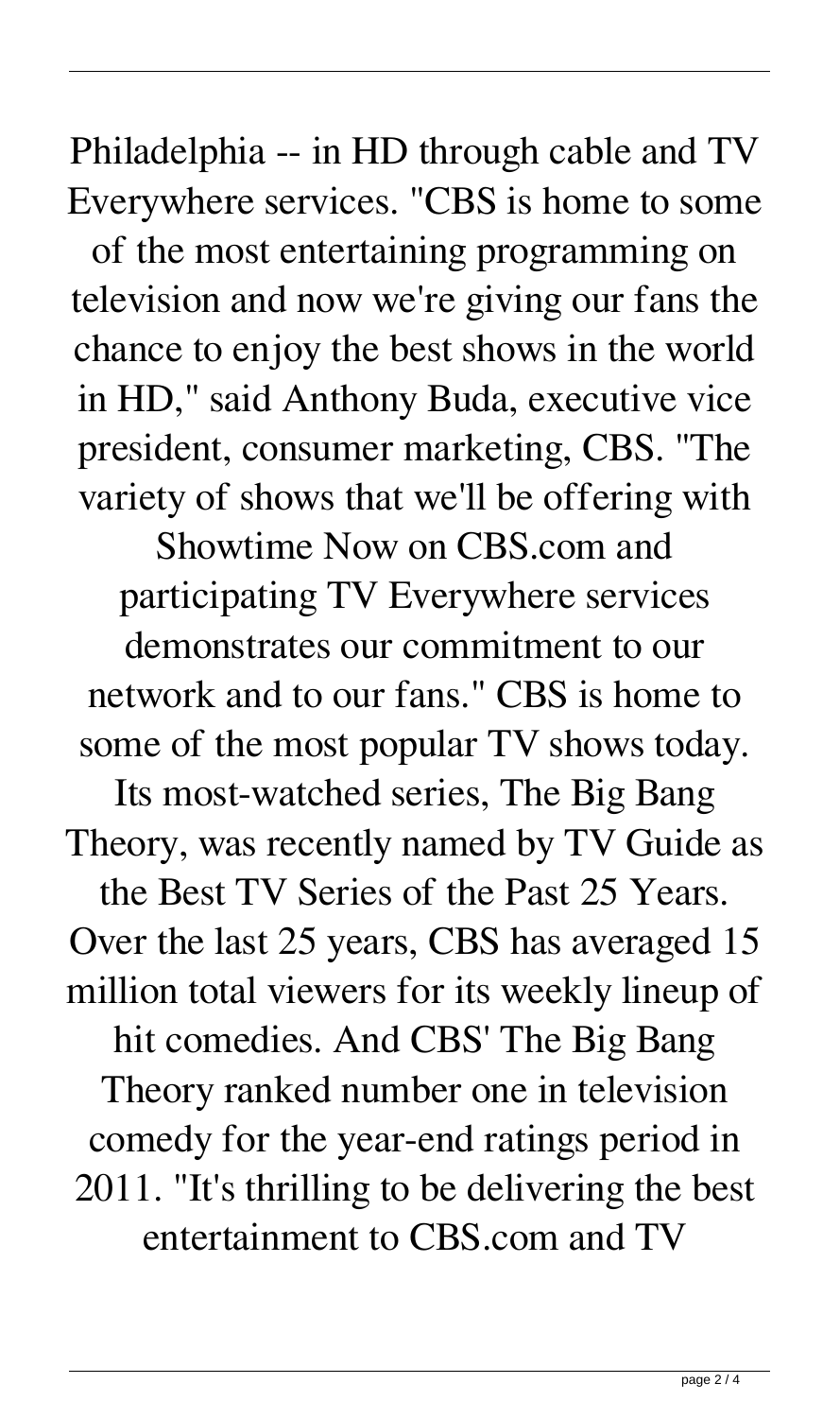Everywhere subscribers," said Dave Zayas, president of original programming for CBS Interactive. "This is just the beginning of

how we plan to deliver the best entertainment to our fans." For more information about Showtime, click here. For more information about CBS, click here.Comparative analyses of distributions of cationic α-helix-forming sequences of proteobacteria. The α-helix-forming sequences of all the protein coding genes of every proteobacterial genome available in

public databases were analyzed.

Comparative analyses among these sequences showed that the most effective  $\alpha$ helix-forming regions were located in the protein coding genes from group A ( $\alpha$ -helixforming sequences A). The G+C contents of the flanking sequences around the  $\alpha$ -helixforming regions were significantly higher than those around the non-helix-forming sequences (B). The  $\alpha$ -helix-forming sequences and the surrounding sequences